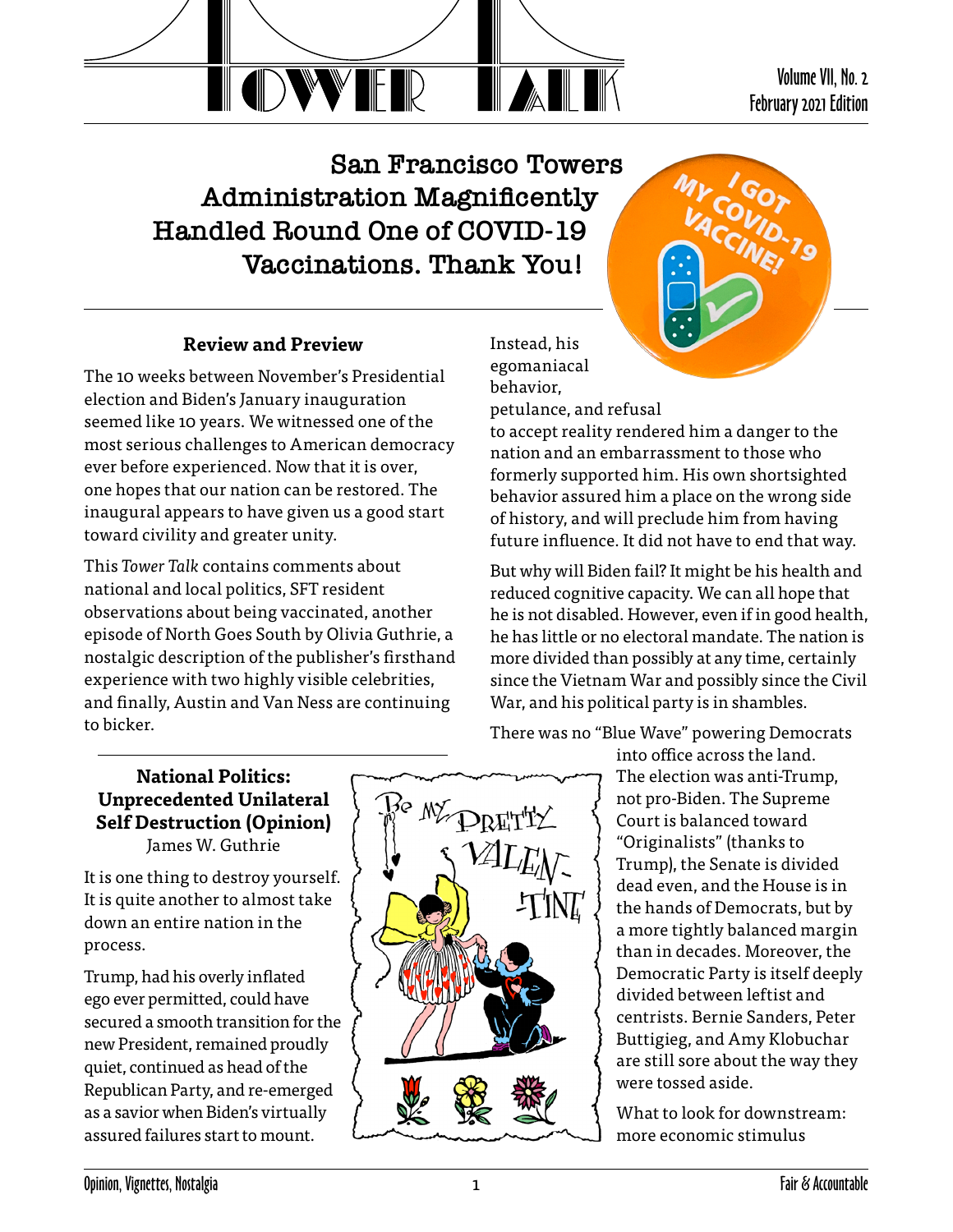packages and every now and then a bill that cuts across party lines, e.g., infrastructure.

#### **Local Politics: A District Attorney Who Should Be Recalled (Opinion)**

James W. Guthrie (Parts of the following are excerpted from a blog by David Sacks)

Government's paramount responsibility is protection of its citizens. Our District Attorney, Chesa Boudin, has failed miserably in performing this function. He should be recalled.

Boudin, a George Soros subsidized leftist, was

fourteen months-old when both his mother and father, members of a left-wing terrorist group called the Weather Underground, were arrested as accessories to the murder of two police officers and a security guard during the 1981 robbery of a Brinks truck. His mother served over twenty years, while his father is still incarcerated almost forty years later. (Boudin was raised by Weather Underground leaders Bill Ayers and Bernadine Dohrn.)

Boudin, previously a public defender and former translator for the late Venezuelan

President Hugo Chávez, ran for office on a progressive platform of criminal justice reform, including elimination of cash bail, ending mass incarceration, and eliminating racial bias in the criminal justice system. Boudin also said he would demand the police be held accountable for brutality.

The San Francisco Police Officers Association responded by spending \$600,000 to launch attack ads calling Boudin "the number one choice of criminals and gang members," according to the *San Francisco Chronicle*. In November of 2019, Bourdin was elected by a fluke, winning, barely, over a highly qualified competitor, Suzy Loftus. Here is the case in point. Shortly after 4 PM Thursday, December 31, 2020, Hanako Abe, just 27 years old, was struck and killed by a hit-and-run driver while walking in the SOMA district of San Francisco. Another woman, Elizabeth Platt, 60, was killed alongside Abe.

The hit-and-run driver, Troy McAlister, was intoxicated and was arrested driving a car he had stolen in Daly City two days earlier from a woman he met on a dating app. Paroled in April after serving time for armed robbery, McAlister had been arrested five times since his release for various crimes, including car theft, most recently on December 20. But none of these recent arrests

resulted in any new charges brought by District Attorney Chesa Boudin's office and McAlister remained free with no obligation to post bail.

Following the tragic New Year's deaths, local reporter and blogger David Sacks wrote:

This senseless tragedy has brought renewed scrutiny to Boudin's conduct in office as he enters his second year as D.A. During his now-concluded first year, burglaries in the city spiked by 49 percent, with the increase heavily driven by repeat offenders who

were arrested and returned to the streets as Troy McAlister repeatedly was. Displaying a talent for fact-dodging euphemism most politicians can only envy, Boudin referred to these serial reoffenders as "prolific folks," as if they were akin to writers or painters working assiduously at their craft. Faced with one of his "prolific folks" senselessly killing two residents, Boudin deployed a fog of linguistic obfuscation in order to shift blame to the parole division: "We will make changes to ensure that people on parole receive the supervision and structure needed from parole to prevent this tragedy from recurring." If you interpret that to mean that

**Program Note**

On Fridays at 11:30am turn to Channel 998 and watch *Your San Francisco* hosted by James Guthrie and Megan Sullivan.

February 5: Peter Hertzmann – San Francisco cuisine

February 12: Ken Berry – San

February 19: Peter Spencer –

February 26: Helen Ridley – Golden Gate Park

February guests will be:

Francisco at War

Social Security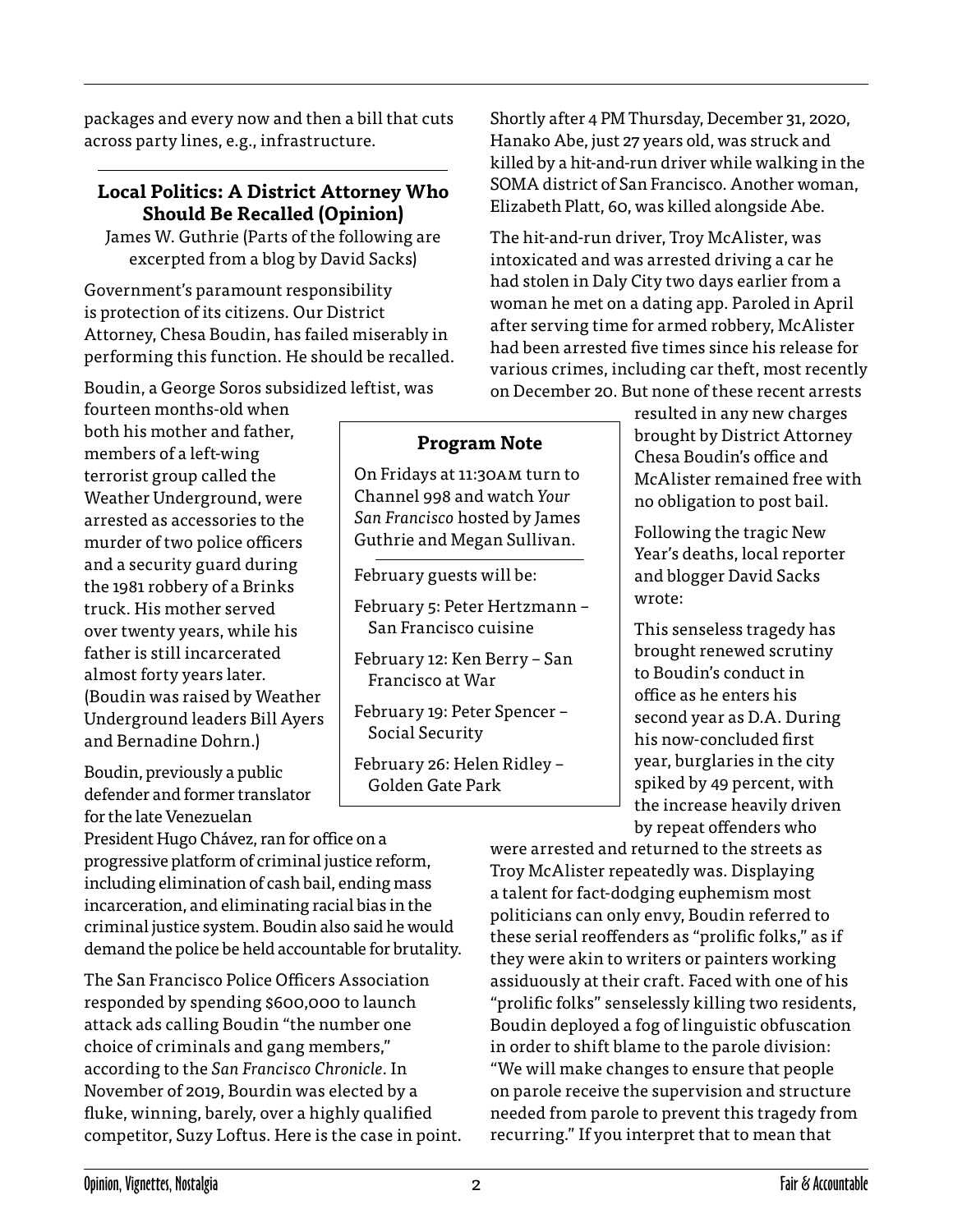parolees will be sent back to jail for reoffending while on parole, you don't understand Chesa Boudin and his crusade.

# **Nostalgia Meeting: Not One But Two Luminaries**

James W. Guthrie

Long ago, on a rainy Saturday afternoon, my high school girlfriend Ann and I visited a friend of hers who lived in the Marina District in San Francisco. We decided to bake cookies. (Jeezo Peezo!, How innocent can it get!) I do not know from where that idea came, but at least it was something we could do when it was too cold to go outside.

In the course of our baking, Ann's friend mentioned that she had new neighbors. Marilyn Monroe and Joe DiMaggio had moved next door about a month earlier. I jokingly said, "Why don't we go next door and ask if they have any sugar that we can borrow?"



*A Web photo of 2150 Beach Street, a home that DiMaggio originally purchased for his parents, but initially lived in with Marilyn Monroe immediately after they got married.*

Everyone laughed, and then Ann said, "You can go next door and we will come with you." I suggested we could take them some cookies as a welcoming gesture.

And that is exactly what we did. We stiffened our spines, rang the doorbell, and to our surprise Marilyn Monroe answered. She was neatly dressed in a pair of gray slacks and a long-sleeve silk blouse. We introduced ourselves, offered her a plate of cookies, and, to our total amazement, she invited us in.

We entered the living room. Joe DiMaggio was sitting in a large lounge chair reading a newspaper. He stood up, greeted us in a most amiable manner, and then we stood around awkwardly. Ann began to say goodbye and slowly edged toward the front hallway. Marilyn Monroe said, "Aren't you forgetting something?" We all looked at each other. What had we done? Were we being rude? Marilyn Monroe said, "Can't we have some cookies?" I was chagrined, and handed them over. I was so starstruck I had forgotten our mission.

# **North Goes South: Part III** Olivia Guthrie

After settling in our house on Belle Meade Blvd, Nashville, we went exploring for restaurants. One of the first places we visited was Uncle Bud's all you can eat fried catfish and fried chicken. The sides were white beans, coleslaw, and hush puppies; that's it. I must admit it was delicious and we went back many times. We also went to the Pancake Pantry where we had to wait in line to get in. The big attraction was that the Pantry was just off Music Row and, if you were lucky, you might see some of the country music stars. We did see Chet Atkins one time. He sat behind us and was wearing the most beautiful cashmerecamel's hair blazer I have ever seen. But finding high quality restaurants wasn't easy. This was 1994 and it wasn't until at least 10 years later that fine dining as we know it came to Nashville.

Country music stars were easy to see all over town. I often saw Emmy Lou Harris at the dry cleaners. I would smile at her and tip my head slightly and she did the same. It was de rigueur in Nashville not to approach the stars unless you actually knew them. I saw Faith Hill quite often at one of the restaurants where I lunched with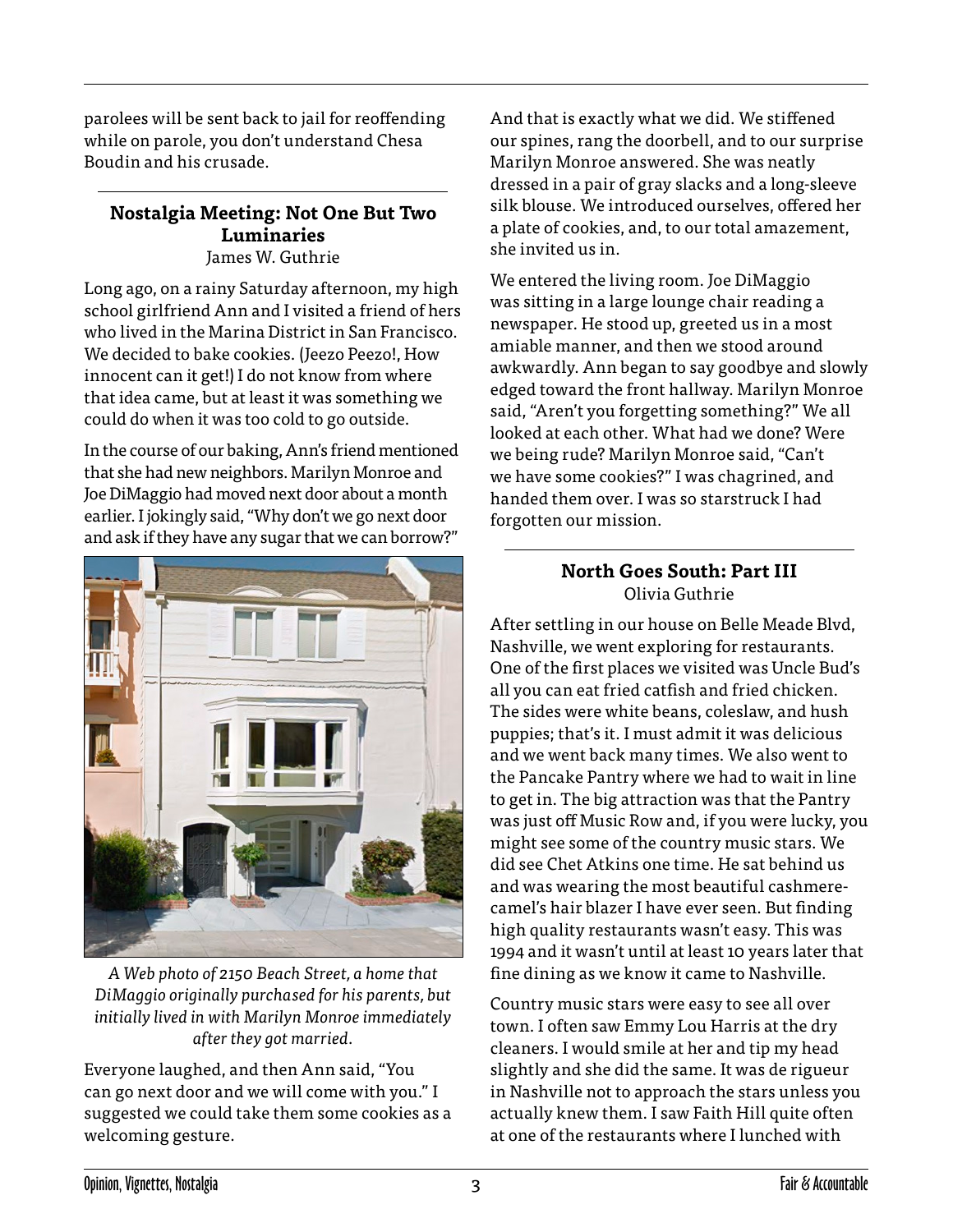friends. Crystal Gayle owned a fine shop, named Crystal's, where you would go to buy a wedding gift or a special gift for a friend. Jim and I saw her in her shop one afternoon and, yes, her hair did touch the floor - and she was wearing high heels.

At that time there wasn't much you would call culture in Nashville. The Frist Art Museum opened in 2001. The beautiful Schermerhorn Symphony Hall opened in 2006. It was then that the orchestra went on to be notable, on a par with San Francisco's. But we did have the Tennessee State Museum which had wonderful displays of Tennessee history. One time I read that they were having a show of African American artists. So I decided to go see it. The show was well hung in a large room and the Director had done everything to make it an interesting display. But then I discovered another new show right next door displaying Confederate flags! I couldn't believe the insensitivity shown to the African Americans!

In fact, I was so upset that I went home and wrote a letter to the Nashville newspaper, The Sentinel, and they published it. At that time, under your name, the newspaper published your full address also. Fortunately, they changed that policy a few years later because it wasn't long before I received a large envelope from the Sons of the Confederacy. Inside was a polite letter informing me that they were going to educate me about the South. The material was scurrilous and shocking; so bad that I would not repeat any of It here except to say it did include the N word. Now I really was upset. I could envision a cross burning on our lawn. I never wrote another letter to the Editor. (To be continued)

#### **The Shot: I** Barbara Lewis

Squirreling along in line up against the corridor wall, waiting to get our shot. Slowly, slowly, one Towers dweller after another disappears into The Lounge. My husband prudently deflects to a nearby armchair. Max appears, chair in arm, to offer seating to the rest of us. No takers. When

the line ahead of me dwindles to two, hubby rejoins us. At last Bob and I are whisked into the inoculation destination. He's scooted off into a corner, I'm seated briskly near the entrance.

"Could you roll up your sleeve?" I can, and before I can even apprise myself of the situation, my arm is wiped clean, and a moment later I hear "All done." Another cross-room escort guides me to yet another chair, where a tall, handsome fellow, apparently in charge, advises me, "Stay seated for 15 minutes. Here is your alarm clock." He hands me a smallish roundface watch and disappears. Fifteen minutes, I think. OK. Looking up, I see directly across from me on the far side of the lounge my husband being seated for, I assume, his 15 minutes. Apparently, Miss January is filling in today as his monitor, and Bob, past master of small talk, takes it on as his job to keep her occupied. Miss January chortles away audibly from her seat alongside for 15 very long minutes.

Bob and I head back to our apartment together. "Any pain?" I ask as we amble back to our elevators. "Not even a little bit. You?" "Not from the shot," I reply.

### **San Francisco Towers: "Trash to Treasures"**

Marta Johnson, Holly Robinson, and Judy Donahue



have transformed recyclables into art and are urging other residents to do the same. One can view their creative efforts, and those of others, displayed on the second floor. It is absolutely worth your time, and thank you all.

#### **Shot II: Boredom, Memory Loss, Needing Patience, Who Knows?** Anne Turner

I was doing something else (cannot remember what) when I glanced at the clock and saw it was 4:03. I had completely forgotten that my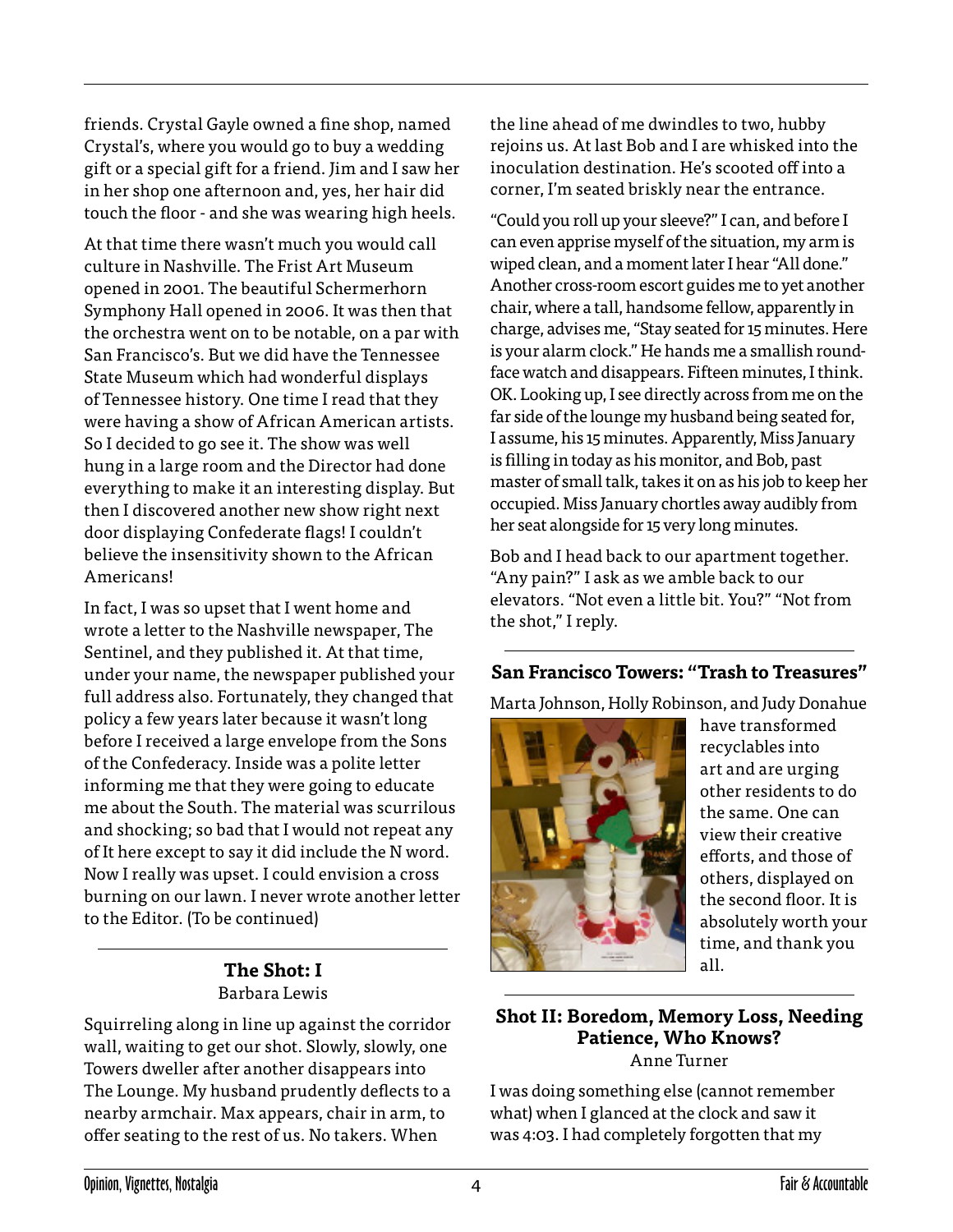vaccination group was scheduled for 4pm. Is this memory loss yet another sign of aging? At any rate, I gathered myself together and rushed downstairs. It turned out to be a good time to arrive, because most of the others in my group had already passed into the "shot-in-the-arm "room.

I signed in and was sent to a vaccinator immediately. The Walgreens employee (who looked no older than 13) loaded up her syringe, pushed up my sweater sleeve, and poked me efficiently. She stuck on a bandage and sent me to the "Rest Area," where I was supposed to sit for 15 minutes, waiting for adverse symptoms.

None came; hell, the wound didn't even hurt! This turned out to be the most boring part of the whole enterprise. Because of the six-foot distancing requirement, conversation with others was impossible, and I had not been clever enough bring a book or my iPhone.

Anyway, I seem to be doing a lot of waiting lately at CPMC's Emergency Room or standing ready at the door before SF Tower's limo draws up to collect me after a dental appointment.

I am trying to learn patience, but it isn't easy. Maybe it is too late.